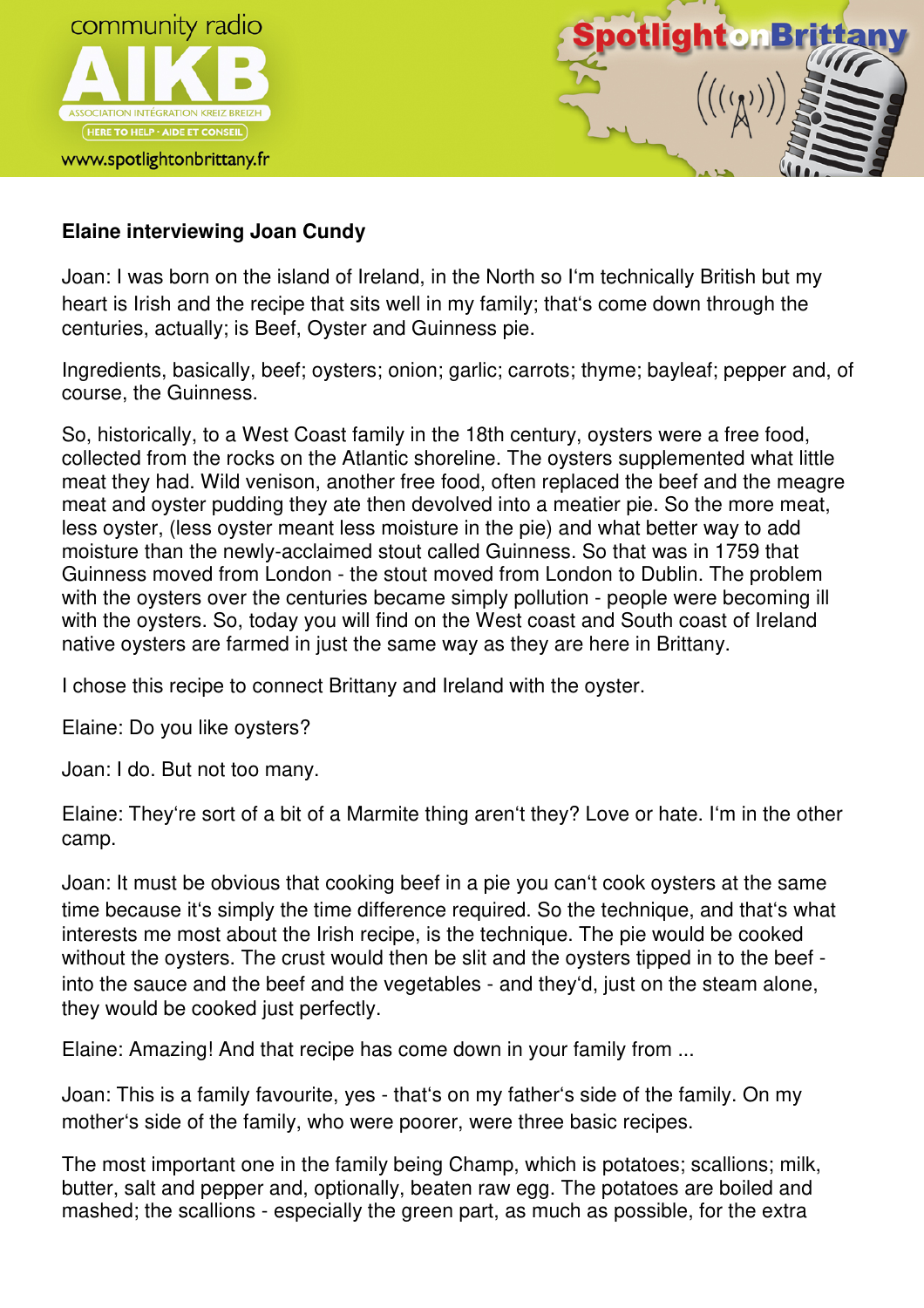

www.spotlightonbrittany.fr



colour which is important, they're heated gently then beaten into the potatoes, beaten with a wooden spoon. The wooden spoon is very important in an Irish household.

Elaine: So, not just to wack the kids with!

Joan: Yes. It is indeed, you only have to threaten an Irish child with a spoon and they'll behave. So, the mixture is piled onto each plate and a well made in the centre in which a large knob of butter was placed. You eat your Champ from the outside - each forkful put into the melted butter, or, in my grandfather's case, (my grandfather Davy) he would beat a raw egg - beat up an egg - and just drop the raw egg into the well and it sort of semiscrambled in the heat from the potatoes. Others - Boxty would be offered almost everywhere in Southern Ireland. It's basically equal amounts of mashed potato and raw potato and plain flour - equal amounts depending on the family size; a pinch of Bicarbonate of Soda and Buttermilk, which again connects Ireland with Brittany because, as you know, buttermilk is drunk here every day. Add some salt and pepper to that and, again, a large knob of butter. The technique is that the raw potato is grated as much as possible and the starch in it is removed. Today, you'd use kitchen paper (it was a tea towel in the past). The raw mixed with the cooked, the flour added and enough buttermilk to form a soft batter and the batter is melted onto a griddle or frying pan using a large spoonful at a time. So, it comes out like a sort of sconie thing..

Elaine: Almost like a thick crepe.

Joan: Yes

Elaine: So again you're getting this connection.

Joan: Here is would be called a galette pomme de terre.

Elaine: Absolutely. Isn't that interesting - the very strong cuisinery connection with the food when you just ...???

Joan: It's the availability isn't it? What's around - particularly at Roscoff way. And the second one we eat a great deal of is Colcannon. Potato, green cabbage - mixed together with your milk, your butter, your salt and pepper and formed into a sort of scone-like (a thick, scone-like shape). Or not at all - just left in one big dish and you spoon out what you want to eat. The interesting thing about both of the recipes that I've talked about isthat they are very easy to cook in advance which was important to an ancient Irish farming family as it is to a modern housewife today.

Elaine: That's true, actually. It's something you don't realise how busy people are these days, well people largely in farming background particularly or fishing or whatever have always been busy -